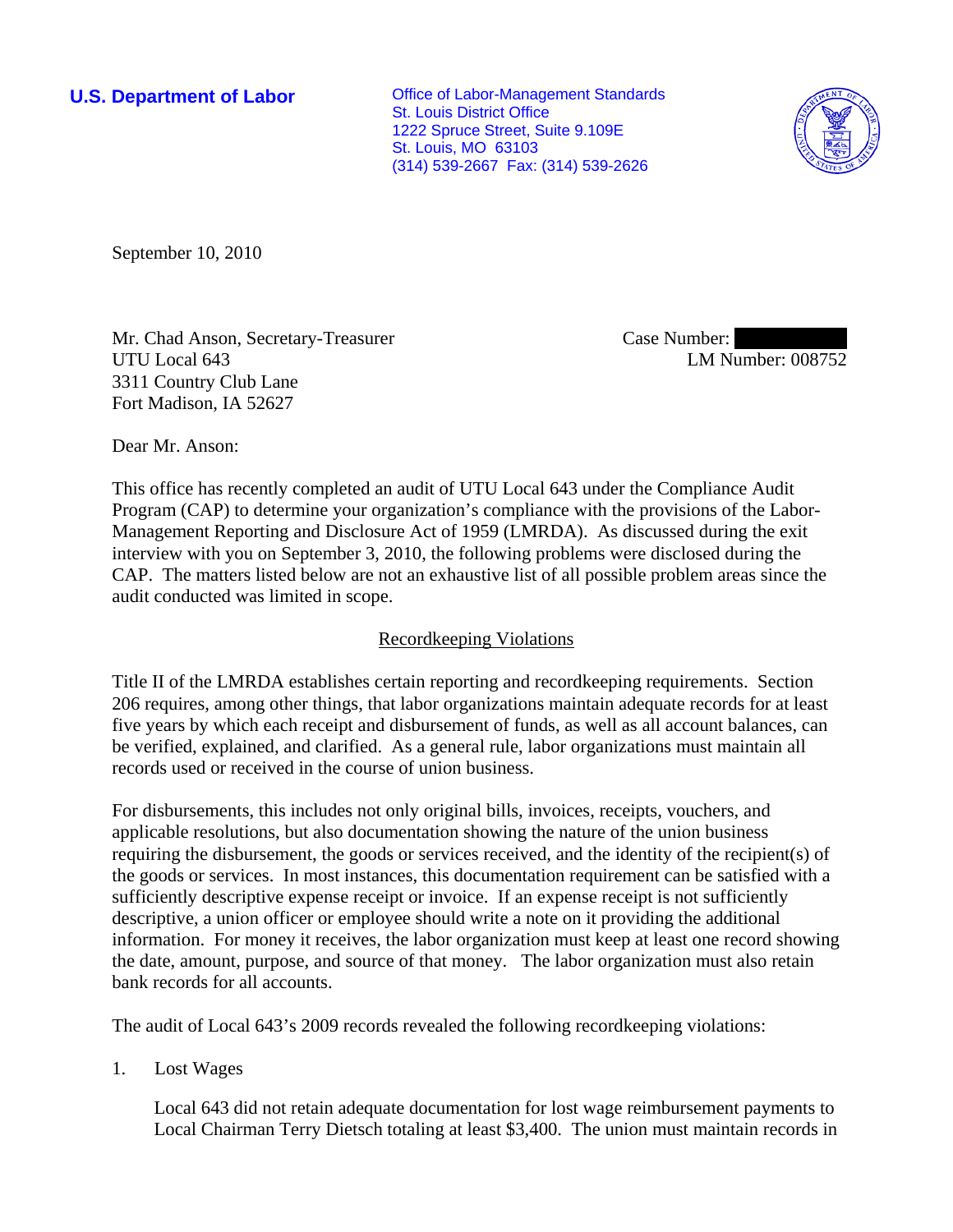support of lost wage claims that identify each date lost wages were incurred, the number of hours lost on each date, the applicable rate of pay, and a description of the union business conducted. The OLMS audit found that Local 643 retained a voucher for each lost wage reimbursement payment to Mr. Dietsch; however, the required information mentioned above was not included on the majority of vouchers.

2. Information not Recorded in Meeting Minutes

During the audit, Mr. Anson advised OLMS that a report of the bills from the previous month was read and approved at each membership meeting. However, Local 643 did not hold a membership meeting in November or December 2009; therefore, disbursements for October and November 2009 were not authorized by membership.

3. Lack of Salary Authorization

Local 643 did not maintain records to verify that the salary and allowances for Local Chairman Larry Dietsch reported in Item 24 (All Officer and Disbursements to Officers) of the LM-3 was the authorized amount and therefore was correctly reported. The union must keep a record, such as meeting minutes, to show the current salary authorized by the entity or individual in the union with the authority to establish salaries.

Based on your assurance that Local 643 will retain adequate documentation in the future, OLMS will take no further enforcement action at this time regarding the above violations.

# Reporting Violations

The audit disclosed a violation of LMRDA Section 201(b), which requires labor organizations to file annual financial reports accurately disclosing their financial condition and operations. The Labor Organization Annual Report (Form LM-3) filed by Local 643 for the fiscal year ended December 31, 2009, was deficient in the following areas:

1. Certificate of Deposit and Savings Account Reported As Investments

Local 643 improperly included the value of a certificate of deposit and a savings account as an investment in Statement A (Assets and Liabilities). For LM reporting purposes, OLMS considers a certificate of deposit and monies in a savings account to be cash. The purchase or redemption of a certificate of deposit is a transfer of cash from one account to another and, therefore, the local should not report these transactions as receipts or disbursements.

2. Failure to File Bylaws

The audit disclosed a violation of LMRDA Section  $201(a)$ , which requires that a union submit a copy of its revised constitution and bylaws with its LM report when it makes changes to its constitution or bylaws. Local 643 amended its constitution and bylaws in 2009, but did not file a copy with its LM report for that year.

Local 643 has now filed a copy of its constitution and bylaws.